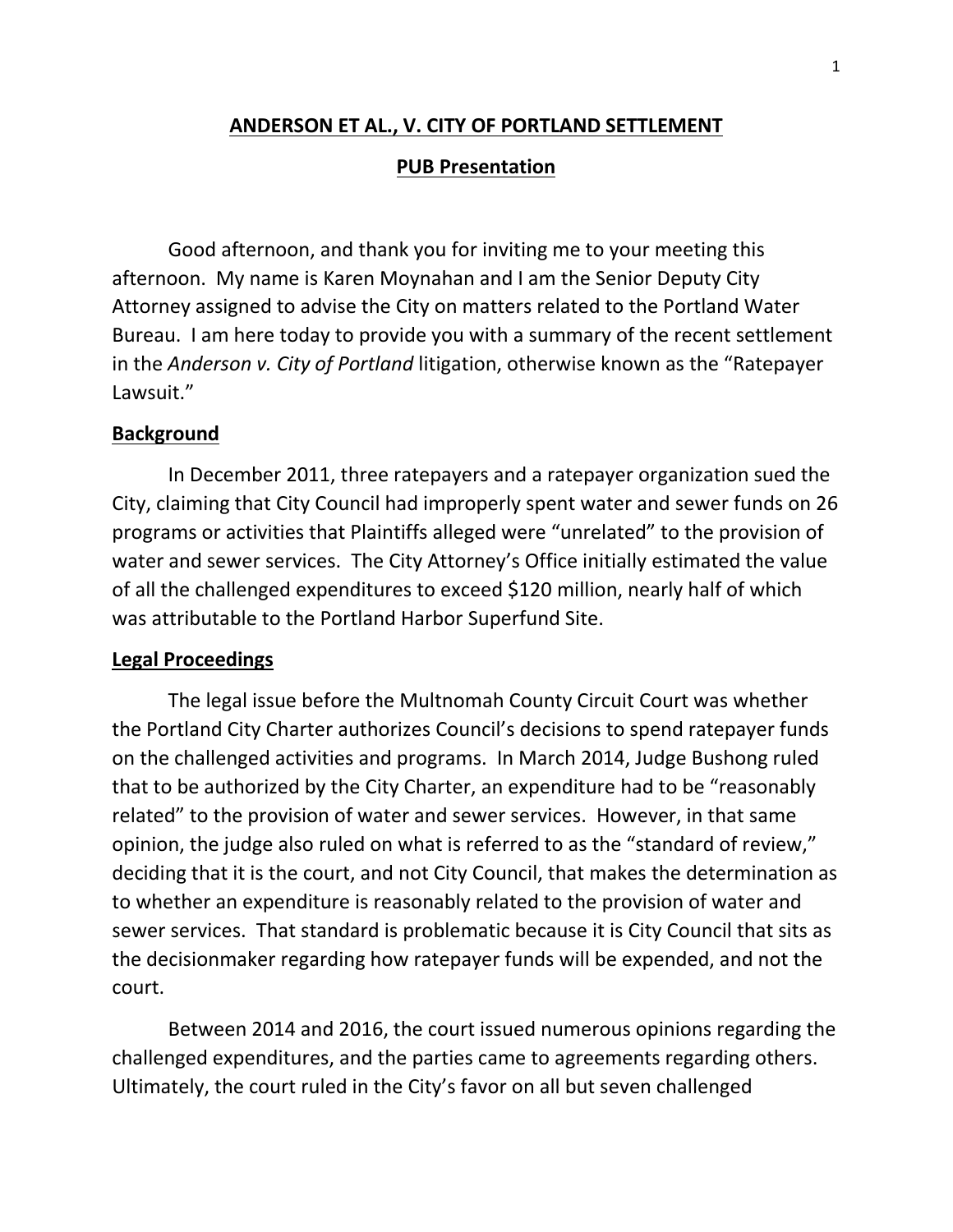expenditures: Public Campaign Financing, the Portland Loos, Hurricane Katrina Aid, Dodge Park amenities, Hydro Parks, BES Parks Pass-through Costs, and certain expenditures at Powell Butte. Significantly, the court ruled that the City's expenditure of ratepayer funds to investigate the Portland Harbor Superfund Site was authorized by the City Charter. Ultimately, the court determined that the expenditure \$17 million in ratepayer funds was not authorized by the Portland City Charter, and ordered the City to reimburse the ratepayer funds accordingly.

# **The Settlement**

On December 20, 2018, Council authorized Mayor Wheeler to sign a settlement agreement with Plaintiffs. The agreement required the City to pay Plaintiffs' legal counsel \$3 million, from General Fund sources, which it has done. Additionally, by September 30, 2019, the City must reimburse the Water Fund \$5.5 million and the Sewer Fund \$1.5 million, also from General Fund sources. Finally, it provides that the lawsuit will be dismissed with prejudice, meaning that these plaintiffs cannot bring these claims back before the court in the future.

The City Attorney's Office recommended that City Council approve the settlement agreement because we believe that it is a good, fair settlement for several reasons:

- 1. It reduced the total award from \$17 million to \$10 million.
- 2. It dismissed the case without a final judgment, which would enshrine the judge's ruling on the standard of review.
- 3. It brought finality. An appeal would present risks to both Plaintiffs and the City. Additionally, on appeal, the \$17 million judgment would be subject to the 9% statutory interest rate per annum, greatly increasing the City's potential liability.

## **Attorneys' Fees**

The payment of attorneys' fees to the Davis Wright Tremaine law firm was a matter of concern to all the commissioners. The City Attorney's Office recommended the payment of \$3 million in attorneys' fees because it is consistent with standard attorneys' fees awards, which, in most contingency or class action lawsuits, amount to at least one-third of the court's award.